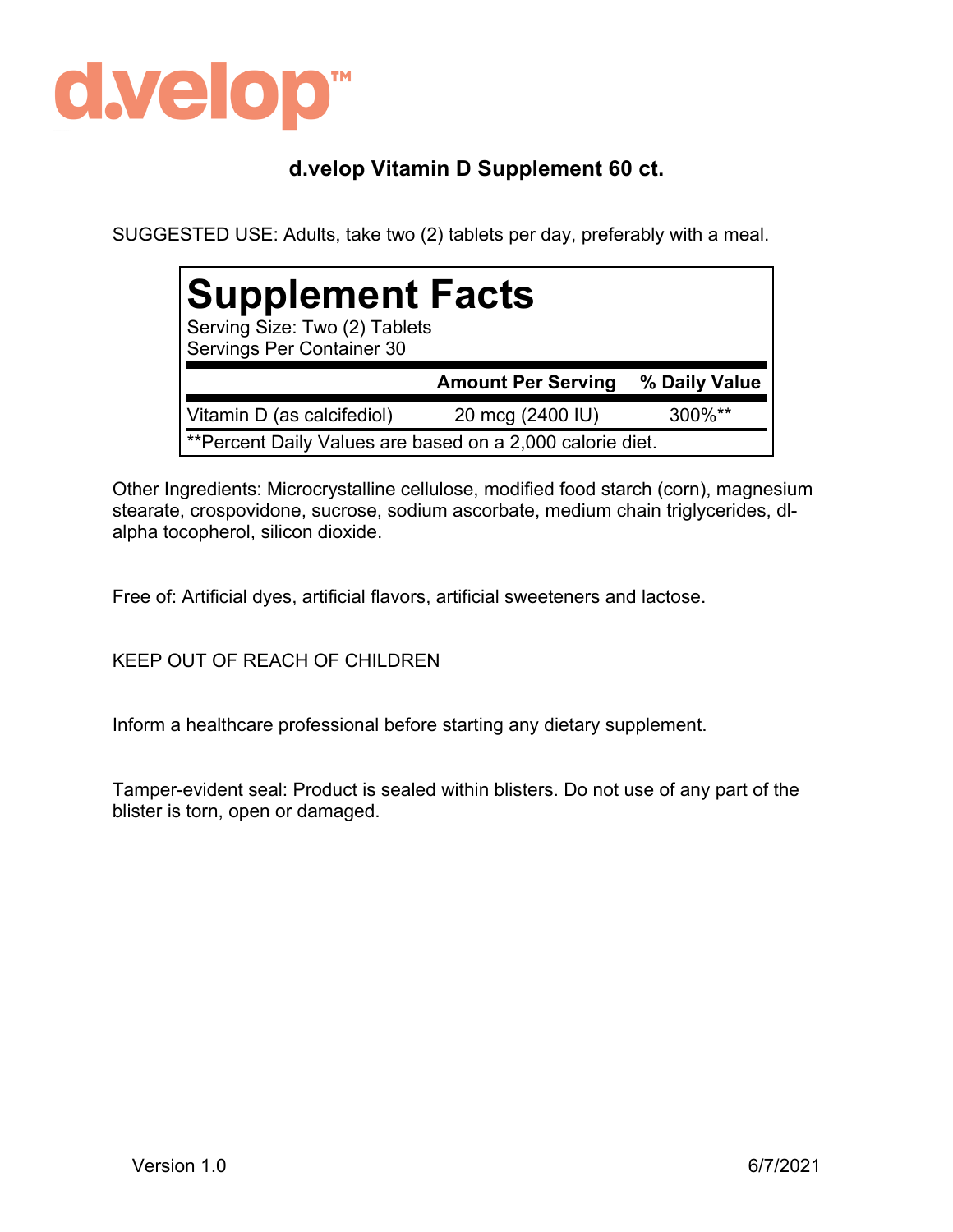

## **d.velop™ Kids Vitamin D Supplement 60 ct.**

SUGGESTED USE: Children 4 years and up, take one (1) gummy per day, preferably with a meal.

| <b>Supplement Facts</b><br>Serving Size: One (1) Gummy |                                     |                         |  |
|--------------------------------------------------------|-------------------------------------|-------------------------|--|
|                                                        | <b>Amount Per</b><br><b>Serving</b> | % Daily<br><b>Value</b> |  |
| Calories                                               | 10                                  |                         |  |
| <b>Total Carbohydrate</b>                              | 2g                                  | $1\%**$                 |  |
| <b>Total Sugars</b>                                    | 1 <sub>g</sub>                      | ***                     |  |
| Incl. 1g Added Sugars                                  |                                     | $2\%**$                 |  |
| Vitamin D (as calcifediol)                             | 5 mcg (600 IU)                      | 75%                     |  |
| Sodium                                                 | $20 \mathrm{mg}$                    | $< 1\%$                 |  |

Other Ingredients: Glucose syrup, sugar, modified food starch; Less than 2% of malic acid, citric acid, trisodium citrate, natural flavor, coconut oil, carrot juice concentrate (for color), carnauba wax, sodium ascorbate, medium chain triglycerides, dl-alpha tocopherol, silicon dioxide.

Free of: High fructose corn syrup, synthetic (FD&C) dyes, artificial flavors, artificial sweeteners, and lactose.

Store in a cool dry place

KEEP OUT OF REACH OF CHILDREN

Warning: Not for children <4 years due to risk of choking. Product should be fully chewed under adult supervision.

Inform a healthcare professional before starting any dietary supplement.

Do not use if safety seal is damaged or missing.